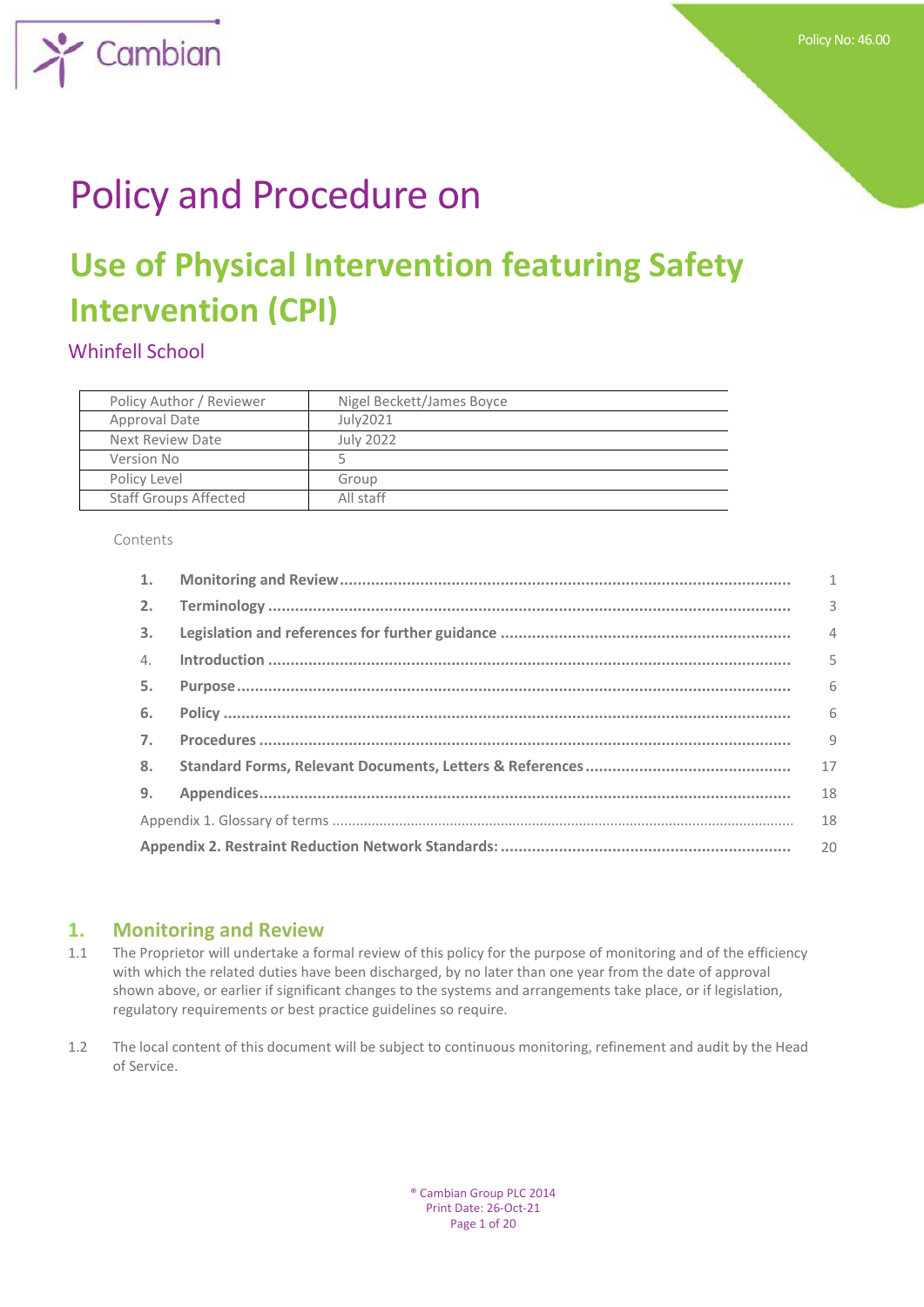

| Signed:              |                   |
|----------------------|-------------------|
|                      |                   |
| <b>Paddy Sandham</b> | <b>John Ivers</b> |

**January 2022 July 2021**

**Principal Resentative, Proprietor- Cambian Group**

® Cambian Group PLC 2014 Print Date: 26-Oct-21 Page 2 of 20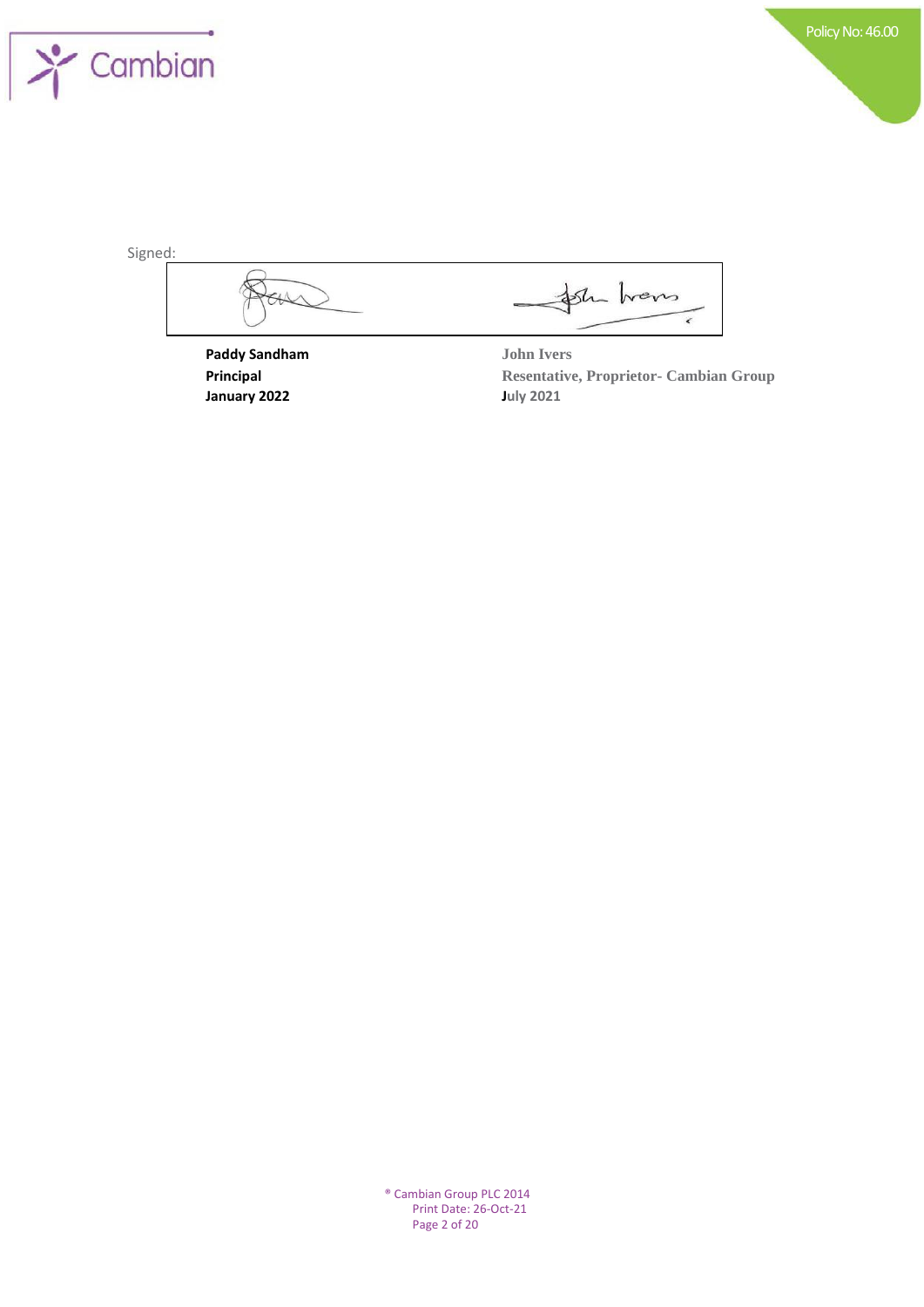

## **2. Terminology**

2.1 Our aim is to use consistent terminology throughout this policy and all supporting documentation as follows:

| 'Establishment' or 'Location | this is a generic term which means the Children's<br>Home/school/college. Whinfell School is a<br>Residential School and Care Home                                                                       |
|------------------------------|----------------------------------------------------------------------------------------------------------------------------------------------------------------------------------------------------------|
| <b>Individual</b>            | means any child or young person under the age of 18 or young<br>adult between the ages of 18 and 25. At Whinfell School we<br>have 16 attending and/or residing between the ages of 11-19                |
| <b>Service Head</b>          | This is the senior person with overall responsibility for the<br>School. At Whinfell School this is the Principal who is Paddy<br>Sandham. The Registered Manager is Ian Sharpe.                         |
| <b>Key Worker</b>            | Members of staff that have special responsibility for<br>Individuals residing at or attending the Establishment.                                                                                         |
| Parent, Carer, Guardian      | Means parent or person with Parental Responsibility                                                                                                                                                      |
| <b>Regulatory Authority</b>  | Regulatory Authority is the generic term used in this policy to<br>describe the independent regulatory body responsible for<br>inspecting and regulating services. At Whinfell School this is<br>Ofsted. |
| <b>Social Worker</b>         | This means the worker allocated to the child/family. If there is<br>no allocated worker, the Duty Social Worker or Team Manager is<br>responsible.                                                       |
| <b>Placing Authority</b>     | Placing Authority means the local authority/agency<br>responsible for placing the child or commissioning the service                                                                                     |
| <b>Staff</b>                 | Means full or part-time employees of Cambian, agency workers,<br>bank workers, contract workers and volunteers.                                                                                          |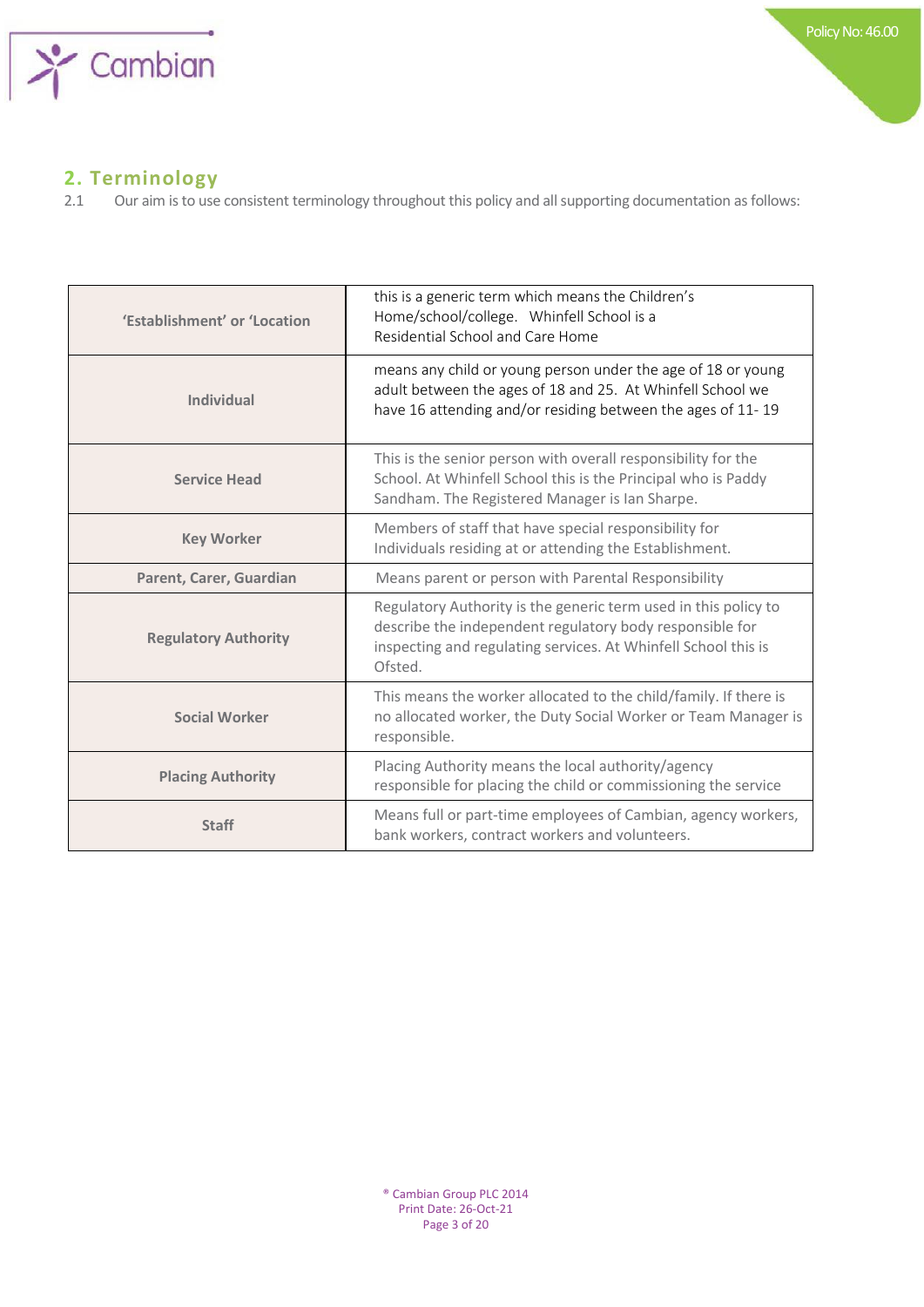

## **3. Legislation and references for further guidance**<br>**3.1** The purpose of this policy is to ensure that, as far as reasonably

- The purpose of this policy is to ensure that, as far as reasonably practicable, the safety of all employees, individuals in our care, visitors and any other individuals who may be affected by people handling activities, are safeguarded through compliance with relevant legislation, including:
	- The Health & Safety at Work Act (HSWA; 1974)
	- The Management of Health & Safety at Work Regulations (MHSWR; 1999)
	- Manual Handling Operations Regulations (MHOR; 1992, as amended 2002)
	- Lifting Operation & Lifting Equipment Regulations (LOLER; 1998)
	- Provision & use of Work Equipment Regulations (PUWER; 1998)
	- Reporting of Injuries, Diseases & Dangerous Occurrences Regulations (RIDDOR; 2013)
	- Human Rights Act (1998)

Cambian

- Use of reasonable force Advice for headteachers, staff and governing bodies [here](https://assets.publishing.service.gov.uk/government/uploads/system/uploads/attachment_data/file/444051/Use_of_reasonable_force_advice_Reviewed_July_2015.pdf)
- Positive environments w[here](https://assets.publishing.service.gov.uk/government/uploads/system/uploads/attachment_data/file/693446/Environments_where_children_can_flourish.pdf) children can flourish here
- CQC Brief guide: restraint (physical and mechanical) [here](https://www.cqc.org.uk/sites/default/files/20180322_900803_briefguide-restraint_physical_mechanical_v1.pdf)
- Positive and Proactive Care: reducing the need for restrictive interventions [here](https://assets.publishing.service.gov.uk/government/uploads/system/uploads/attachment_data/file/300293/JRA_DoH_Guidance_on_RP_web_accessible.pdf)
- The Children's Homes Regulations 2015 have been amended by the Children's Homes (Amendment) Regulations 2015 (the 2015 Regulations) - [here](http://www.legislation.gov.uk/uksi/2015/541/contents/made)
- Guidance on the Use of Restrictive Physical Interventions for Staff Working with Children, Young People and Adults who display Extreme Behaviour in Association with Learning Disability and/or Autistic Spectrum Disorders (2002) - [here](http://dera.ioe.ac.uk/15434/1/guidance%20on%20the%20use%20of%20restrictive%20physical%20interventions.pdf)
- Restrictive Physical Interventions for Pupils/Students with Severe Behavioural Difficulties (2002) [here](http://dera.ioe.ac.uk/15433/1/guidance%20on%20the%20use%20of%20restrictive%20physical%20interventions%20for%20pupils%20with%20severe%20behavioural%20difficulties_2003.pdf)
- BILD Code of Practice for the use and reduction of restrictive physical interventions [here](http://www.bild.org.uk/our-services/books/positive-behaviour-support/bild-code-of-practice)
- Thematic review of the use of restraint, prolonged seclusion and segregation for people with mental health problems, learning disabilities and/or autism - [here](https://www.cqc.org.uk/sites/default/files/20181203_restraint-thematic_tor.pdf)
- Reducing the Need for Restraint and Restrictive Intervention (2019) [here](https://assets.publishing.service.gov.uk/government/uploads/system/uploads/attachment_data/file/812435/reducing-the-need-for-restraint-and-restrictive-intervention.pdf)
- Restraint Reduction Network Training Standards (April 2021) [-](https://restraintreductionnetwork.org/know-the-standard-2/) [here](https://restraintreductionnetwork.org/know-the-standard-2/)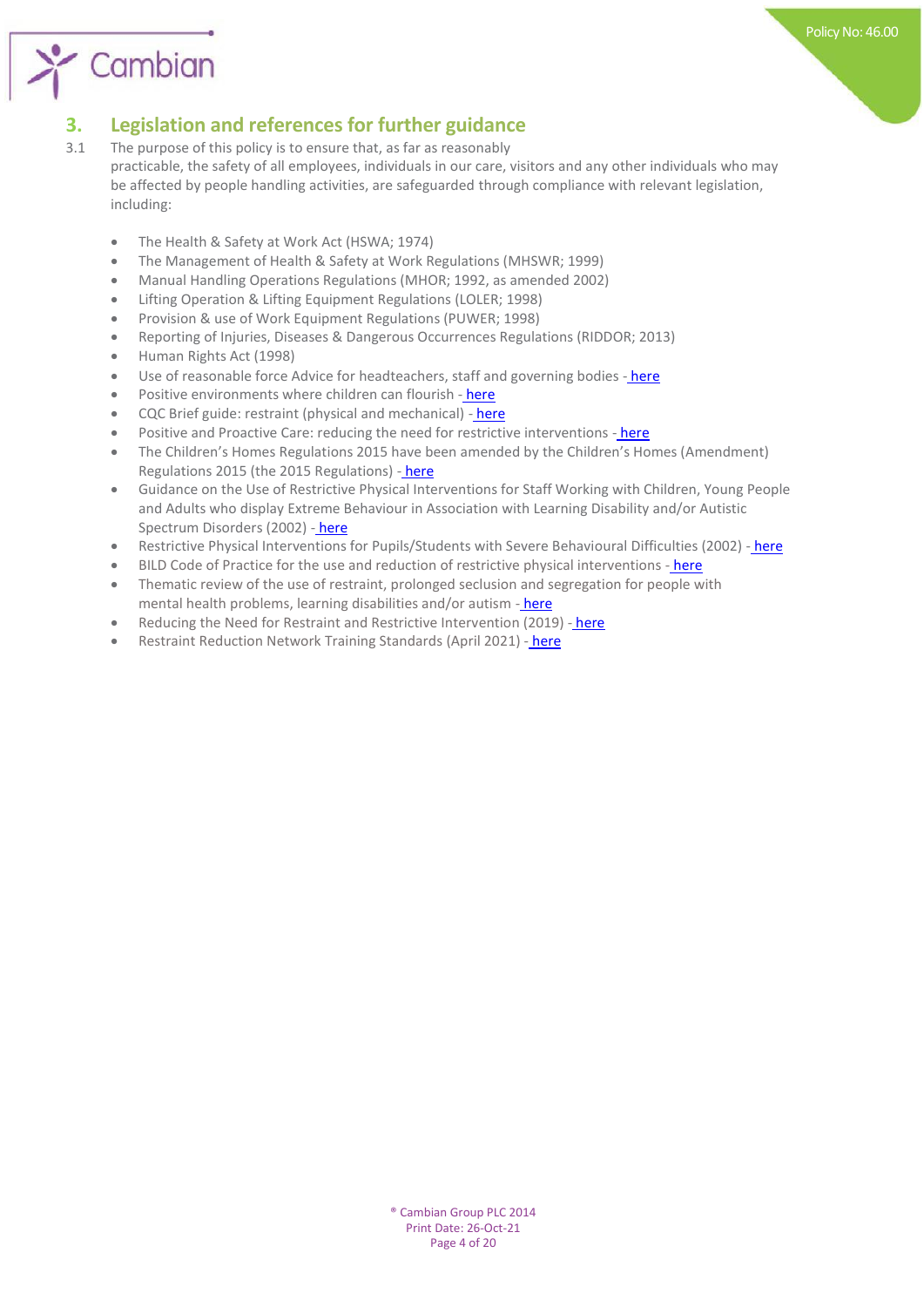

## 4. **Introduction**

- 4.1 This policy should be read in conjunction with Behaviour Support Policy no 45.
- 4.2 Physical touch is an essential part of human relationships and staff working within children's services divisions may be required to have physical contact with the children and young people they are caring for. There are occasions where it is entirely appropriate for staff to have some physical contact with the children and young people for whom they are caring. However, it is crucial that in all circumstances, staff only touch children in ways appropriate to their professional or agreed role and responsibilities. Touch can be used to facilitate relaxation or enable the child or young person to enjoy a positive emotional experience when in the sensory setting.
- 4.3 Touch is defined as any physical contact between two or more people and may include the use of objects e.g. to demonstrate how to use a specific equipment, where 'hand over hand prompting' support is required or another appropriate form of physical contact identified in the Individual's person's care plan/support plan.
- 4.4 This policy recognises the positive use of physical contact, as staff are likely to experience many different scenarios involving physical contact (from light to firm pressure touch) with children and young people. When touch is used in context and with empathy and due regard for the individual's dignity, it can be a means of providing care, comfort, communication, reassurance and safety.
- 4.5 This policy deals with the principles of restrictive and non-restrictive practices (i.e. holds and disengagements) based on the Crisis Prevention Institute (CPI) 'Safety Intervention'. It is used with the individuals in our care by staff in Cambian/CareTech locations.
- 4.6 This policy outlines the legal requirements and the practical procedures that Cambian/CareTech Children's Services follows to ensure the safety of the individuals in our care, staff and visitors to our locations.
- 4.7 It is recognised that within Cambian there are a number of children and young people for whom physical interventions may form part of a range of strategies required to meet their needs and to ensure the safety of others. These strategies must be used only once the relevant de-escalation strategies have been exhausted.
- 4.8 Staff may need to use the opportunity for structured play to teach boundaries and concepts. Touch may be used as a planned approach, in accordance with individual child's/young person's plans. Where required each site may have a local Guidance on physical contact with children and young people.
- 4.9 This policy has been written with due regard to Local Authority's policies relevant to the Cambian locations, the updated non-statutory advice from the Department for Education 'Use of reasonable force' from July 2013 and the Children's Homes Regulations 2015.
- 4.10 This policy applies to all staff working in our locations as well as being engaged in off site activities.

#### **CPI Safety Intervention Programme**

4.11 This policy features CPI Safety Intervention Programme. This programme is a Crisis behaviour management system designed as a safe, non-harmful approach to assist staff in the management of a wide range of disruptive, challenging, aggressive, and violent behaviours, including the most acute behavioural disturbances

> ® Cambian Group PLC 2014 Print Date: 26-Oct-21 Page 5 of 20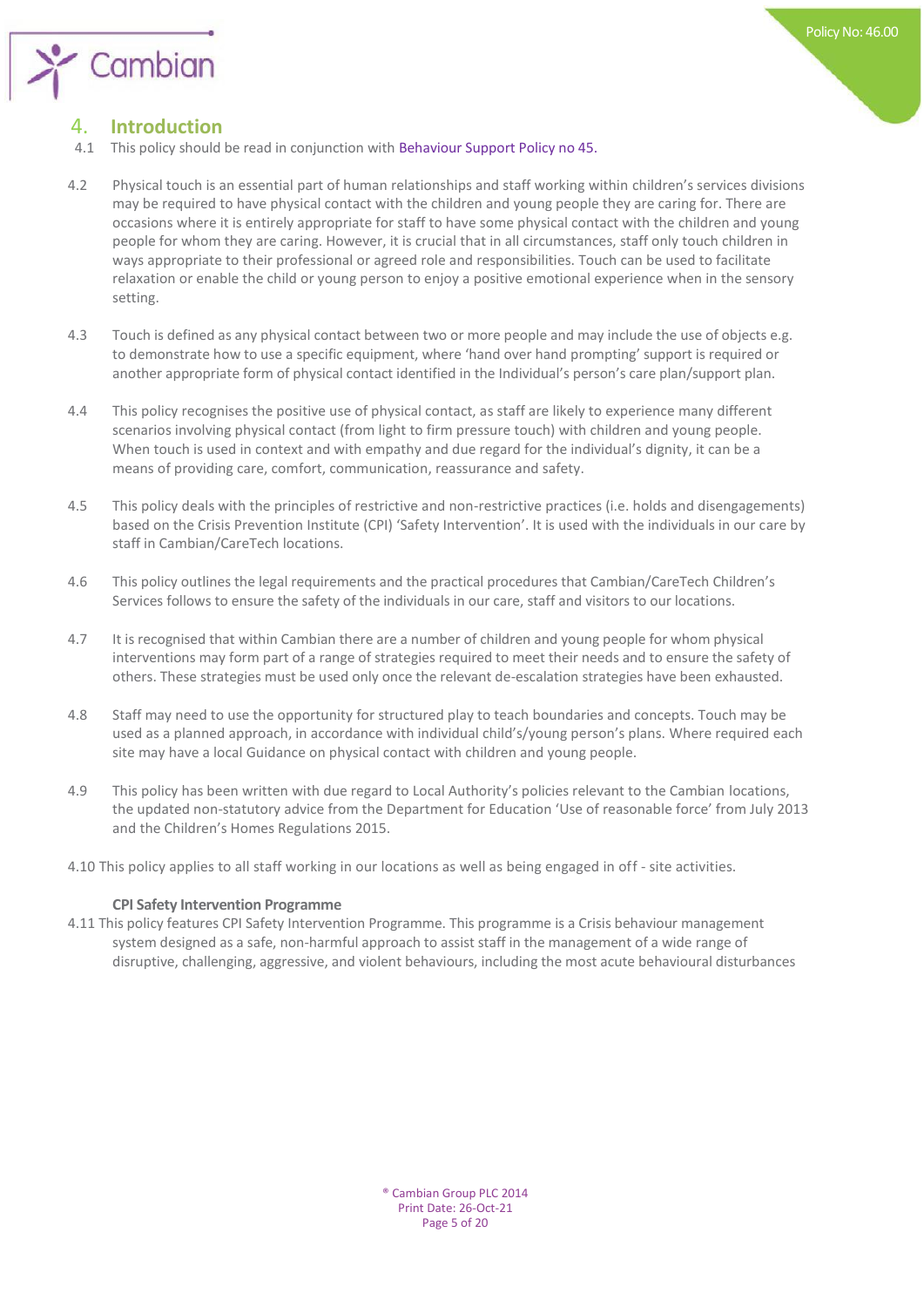

and high risk behaviour. The focus is on verbal and non-verbal de-escalation, prevention, and early intervention.

4.12 The CPI Safety Intervention philosophy enables us to meet Standards, Regulation and Legislation for Individual Children's Homes, Residential Special Schools and Care Homes.

### **5. Purpose**

- 5.1 To maintain the safety of the individuals, other children/young adults, the staff working with them and others.
- 5.2 To ensure all staff understand the circumstances in which physical intervention is used with individuals in our care, treat all individuals with dignity, courtesy and respect. Recognising psycho-social factors that may impact on individuals, such as:
	- Social support;
	- Loneliness;
	- Social disruption
	- Bereavement
	- Work environment
	- Social status
	- Social integration
- 5.3 To ensure the term 'physical' doesn't necessarily mean 'negative physical contact e.g. 'supportive/therapeutic touch'.
- 5.4 To clarify the procedures that should be followed to ensure that where physical intervention is used, the techniques are safe and appropriate to the situation.
- 5.5 To ensure that all adults working with the individuals in our locations are clear about their roles and responsibilities, in order that their own rights, and those of the individual in their care, are protected.
- 5.6 To ensure that staff who are likely to face situations in which physical intervention may be necessary, are trained appropriately and understand the procedures to be followed in planning, applying and reviewing the use of physical intervention.
- 5.7 To authorise staff using a physical intervention that is 'necessary and proportionate' when managing challenging behaviour.
- 5.8 To ensure that Cambian locations comply with all the relevant current legislation and other National Standards which govern this area of our work.
- 5.9 To support and encourage best practice, increase the use of successful de-escalation and thus reduce the need for physical intervention to be used.
- 5.10 Any physical intervention is applied as a last resort after all other options have been exhausted to ensure the safety of the individual or others.

## **6. Policy**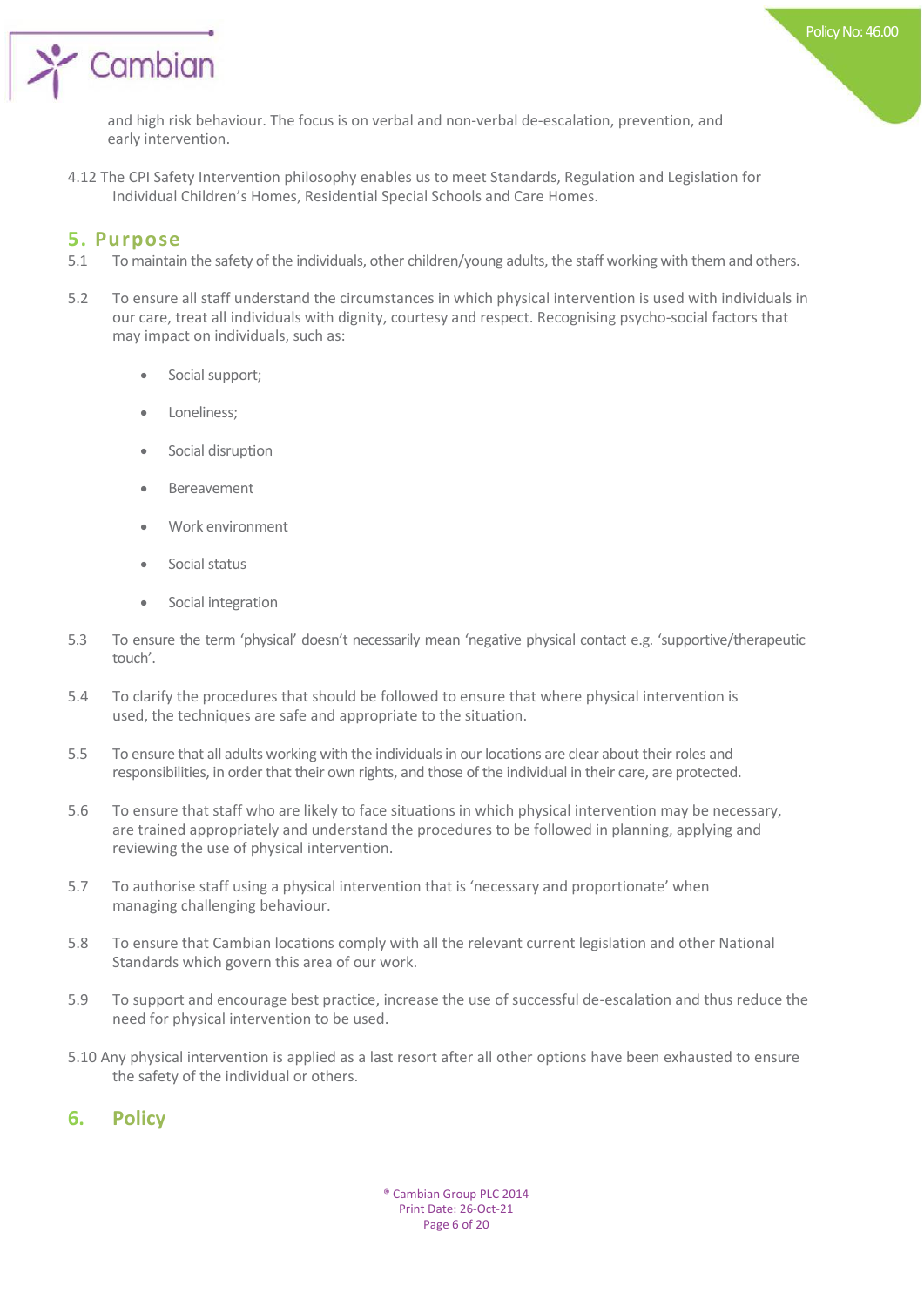

- 6.1 Not only those with parental responsibility, but all practitioners responsible for care and support and, as far as possible, the individual themselves, will be involved in the planning, monitoring and review of the strategies identified to address challenging behaviour, including the use of physical intervention.
- 6.2 At all times our collective aim should be to seek to reduce i) the necessity for physical intervention, ii[\) the](https://restraintreductionnetwork.org/know-the-standard/)  frequency of use and iii) when needed, the intensity and the level of intervention. [\(Refer to Restraint](https://restraintreductionnetwork.org/know-the-standard/) [Reduction Network training standards\).](https://restraintreductionnetwork.org/know-the-standard/) More information about Caretech's commitment to Restraint reduction can be found in the Appendix 2.
- 6.3 Specific arrangements for an individual will be recorded in their care or health plan and also their behaviour support plan. Physical intervention is only one of a number of examples of physical contact as set out below:
	- Intimate care care which involves contact or proximity to sensitive areas, (e.g. washing, bathing, changing, cleaning, assisting with menstrual management and some medical procedures);
	- Communication to function as the main form of communication or to encouraged different forms of communication, e.g. when using Intensive Interaction;
	- Prompts and guides as part of teaching, to gain attention or direct movement when guiding children and young people between different areas of the building and the site;
	- Therapy e.g. massage, sensory stimulation recommended by a therapist and provided by a trained staff member;
	- Play individuals at early levels of development (regardless of chronological age) are likely to be quite tactile and physical in play;
	- Reassurance and comfort touch can be used to communicate positive emotions, security and comfort (e.g. side–hug) to calm and reassure a distressed child/young person;
	- Physical support service for children and young people who may have physical difficulties (e.g. transfers in and out of wheelchairs, using a hoist or slide sheet, helping to hold objects),
	- Physical Intervention/Restraint in response to challenging behaviour it may occasionally be necessary to employ the use of Restrictive Physical Intervention, but only as a last resort.

#### **Physical Intervention (Restraint)**

6.4 The definition of Physical Restraint from Reducing the need for restraint and restrictive practice non statutory guidance [2019](https://assets.publishing.service.gov.uk/government/uploads/system/uploads/attachment_data/file/812435/reducing-the-need-for-restraint-and-restrictive-intervention.pdf) is: 'Physical restraint is a restrictive intervention involving direct physical contact where the

Policy No: 46.00

® Cambian Group PLC 2014 Print Date: 26-Oct-21 Page 7 of 20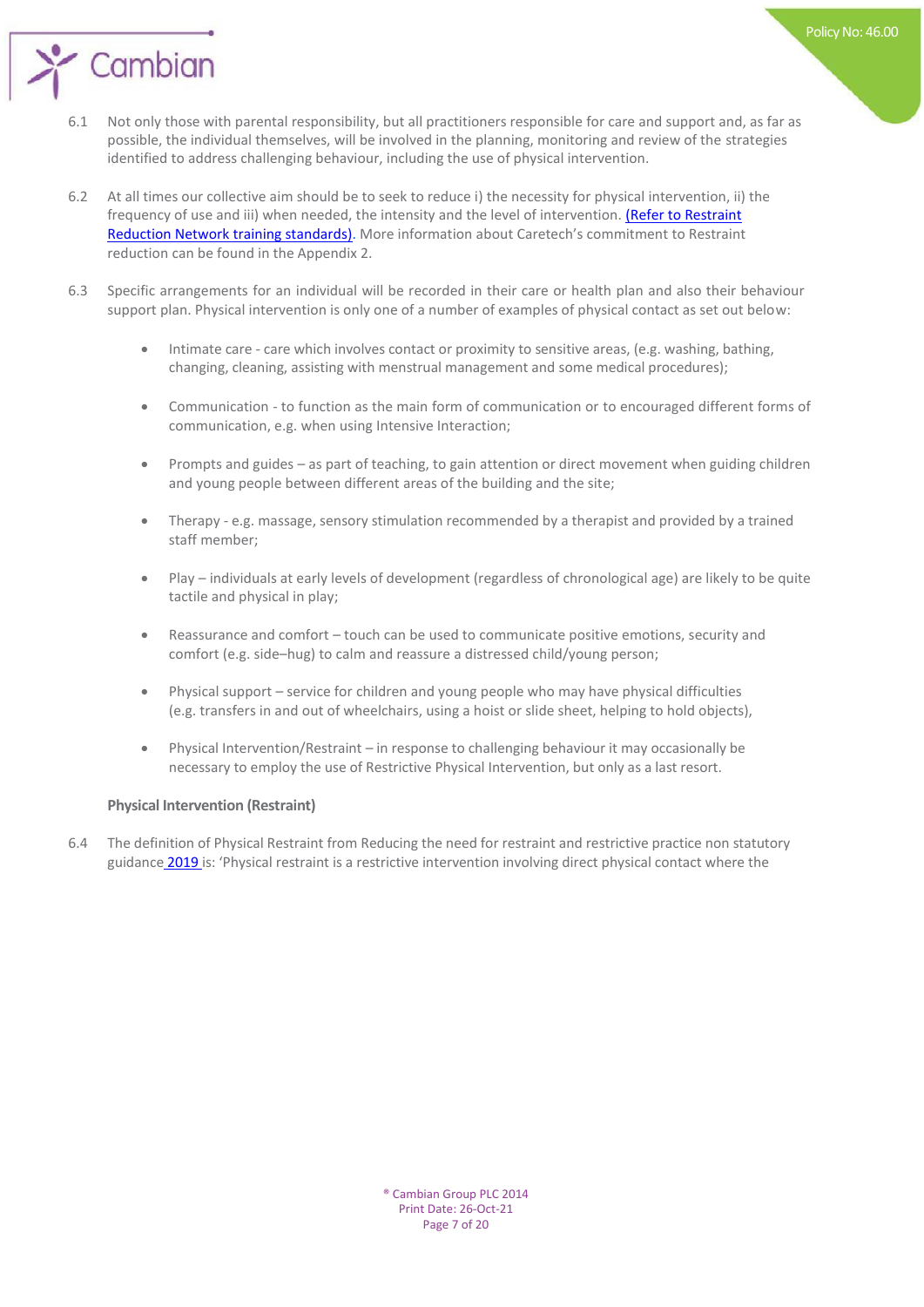' Cambian

intervener's intention is to prevent, restrict, or subdue movement of the body, or part of the body of another person'.

- 6.5 CPI's Safety Intervention training defines restraint as **'the use or threat of force to help do an act which the person resists, or the restriction of the person's liberty of movement, whether or not they resist'.** This definition is also consistent with Mental Capacity Act 2005 definition of restraint.
- 6.6 In using the above definition restraint can be applied using chemical, environmental, physical, and/or mechanical ways to manage a prevailing or perceived risk.
- 6.7 Within the Safety Intervention programme touching, holding or physical restraint skills (physical interventions) are used as a last resort to manage risk and qualitatively differ in degrees of restriction in terms of perception and application of intent.
- 6.8 In an emergency situation, interventions may be used in accordance with guidance in the BILD Code of Practice for Interventions using the relevant Safety Intervention.
- 6.9 A Behaviour Support Plan (BSP) identifies the specific intervention that will be sanctioned for use, and under those which may not be used under any circumstances. Where appropriate, a Safety Intervention trainer can be called upon to refresh the team on specific skills.
- 6.10 The Safety Intervention model consists of the following interventions 'physical holding and disengagement/emergency responses':
	- Safety Intervention Holds form a hierarchy of restriction (low, medium and high). This hierarchy ranges from the least restrictive intervention that allows staff intervening to prompt and guide the individual; to an intermediate restriction that allows movement whilst being held; to the most restrictive intervention whereby all movements are limited.
	- Safety Intervention Disengagements/Emergency Responses: use a physical intervention to gain a release from a holding situation whilst minimising pain or injury in situations in which the behaviour has been assessed as a low, medium, high.

6.11 In locations working with the principles of Safety Intervention will include:

- Low, medium and high level restriction in a seated position
- Low, medium and high level restriction in a standing position and transitions
- Third person holding in a seated and standing position
- Floor Transitions (Advanced Skills)
- Emergency Floor Holding (Supine only) (Advanced Skills)
- 6.12 No physical interventions should be intended to cause pain or harm and the risk of causing accidental harm should always be minimised.
- 6.13 All restrictive interventions should be used for the shortest time possible and use the least restrictive means to meet the immediate need based on guidance from the Department of Health - Positive and Proactive Care (Legislation and references for further guidance).
- 6.14 Staff need to use their professional judgement about how best to respond to a situation and each circumstance can only be viewed on a case-by-case basis. The Principal/Registered Manager must use effective

® Cambian Group PLC 2014 Print Date: 26-Oct-21 Page 8 of 20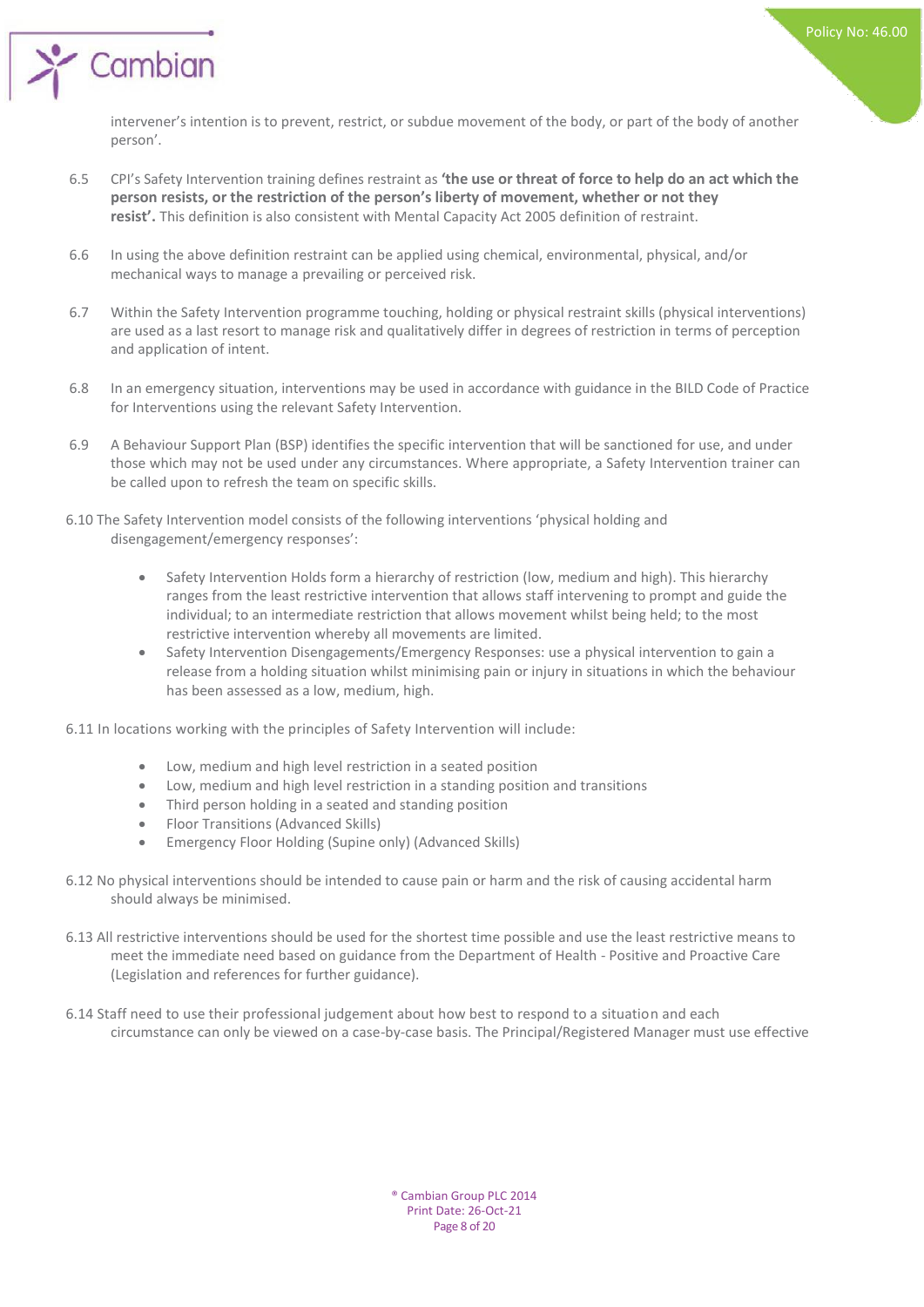Cambian

analysis to ensure any of the situations described above are explored and steps taken to prevent those from happening again.

6.15 A measure of physical intervention/restraint may only be justified in the following 3 circumstances:

- Risk of injury to self
- Risk of injury to others
- Serious Damage to Property of any person (including the child/young person)
- 6.16 Physical Intervention/Restraint in relation to a child/young person must be necessary and proportionate.
- 6.17 A separate advice for Head teachers is available in 'Use of Reasonable Force [advice for school leaders, staff and](https://assets.publishing.service.gov.uk/government/uploads/system/uploads/attachment_data/file/444051/Use_of_reasonable_force_advice_Reviewed_July_2015.pdf)  [governing bodies'.](https://assets.publishing.service.gov.uk/government/uploads/system/uploads/attachment_data/file/444051/Use_of_reasonable_force_advice_Reviewed_July_2015.pdf)
- 6.18 In a school, members of staff have the power to use reasonable force to prevent pupils committing an offence; injuring themselves or others; damaging property, or to maintain good order and discipline in the classroom. More information about what is a reasonable force, who can use it and when - can be found [here.](https://assets.publishing.service.gov.uk/government/uploads/system/uploads/attachment_data/file/444051/Use_of_reasonable_force_advice_Reviewed_July_2015.pdf)
- 6.19 The Opt out sequence should be used as soon as a situation is brought under control, steps should be taken to decrease the intensity of any restrictive intervention as the individual calms and is able to take more control of their own behaviour.
- 6.20 Staff should not intervene in situations of risk without the presence of another adult, except in exceptional circumstances where the risk of not intervening outweighs the risk of intervening. Staff ratio would be based on a risk assessment of individual Children's/young people's needs.
- 6.21 Any individual member of staff using a specified physical intervention must have been trained in the use of that intervention. The only exception will be where the Emergency actions for safety can be justified because of the level of risk posed to themselves or others.
- 6.22 There may be occasions where the situation presents such a high level of risk that no direct intervention is considered safe or appropriate. In such circumstances it will be necessary to call in outside agencies such as the Police. This is particularly important in situations where an individual has some form of weapon that increases the risk of harm being inflicted.
- 6.23 All staff, as authorised by the Head of Service, that are trained to do so have statutory power to use physical intervention which is reasonable and proportionate, recorded and can be explained.
- 6.24 All staff working with the individuals in our care are trained in Safety Intervention strategies or another appropriate methodology – please see training section.

### **7. Procedures**

#### **The importance of prevention and restraint reduction**

- 7.1 Within Cambian all children will either have a Behaviour Support Plan or Risk Management Plan which incorporates behaviour support. This is a personalised framework used to identify and address any difficult behaviour which cannot be prevented/supported through other more general strategies to behaviour support. All behaviour support plans follow the same format of proactive, active and reactive strategies, enabling a consistent approach to behaviour support for every individual.
- 7.2 The function of a behaviour support plan is to identify the antecedents (the things that contribute towards) of particular behaviour, and to provide staff with relevant information on how to recognise and address the early signs of crisis in order to de-escalate potential incidents and avoid the need for physical intervention/restraint.

® Cambian Group PLC 2014 Print Date: 26-Oct-21 Page 9 of 20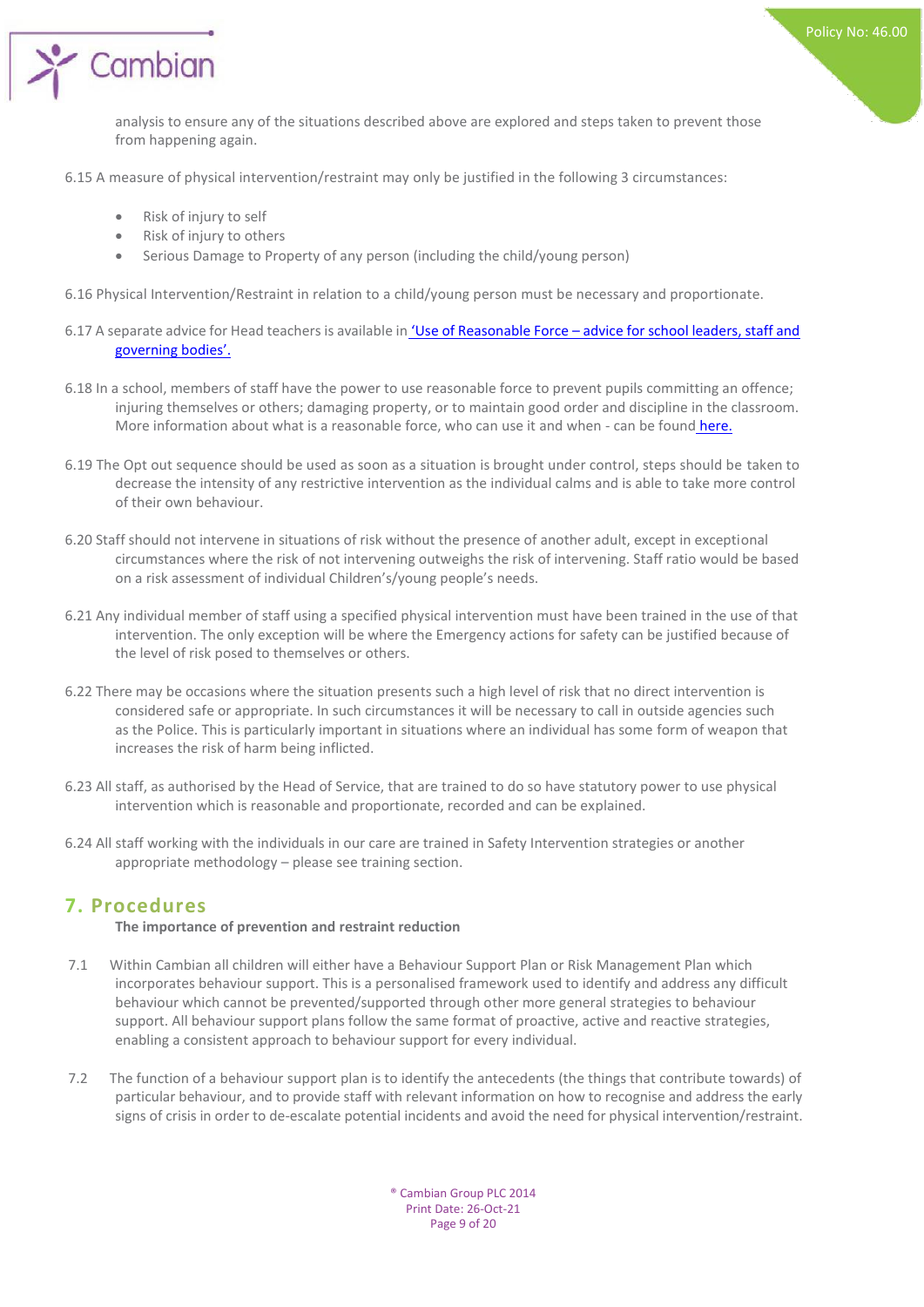All the strategies identified in the behaviour support plan should be used to minimise the use of unnecessary physical intervention.

#### **Applying physical intervention/restraint**

Cambian

- 7.3 Staff must follow localised site-specific procedures for reporting and recording physical interventions, in accordance with our Child Protection and Safeguarding Policy, this policy and the associated documents. Caretech (including Cambian) Education division is going through phase 1 of Behaviour Watch [BW] system implementation, more information about BW can be found [here.](https://eduspot.co.uk/product/behaviourwatch/) Once phase 1 of BW implementation is
- 7.4 Procedures for physical intervention in all locations will cover:
	- A site process by which this policy will be implemented
	- Who at a site level is responsible for implementation and monitoring of that process
	- What records need to be kept and how long for
	- Any sanctions for staff not following policy e.g. disciplinary
	- Supporting documents such as forms, posters, guidance that should be used etc.
- 7.5 Managers will ensure that all staff have read this policy. The staff member's application of this policy and procedure will be reviewed on an on-going basis.

#### **Special considerations**

- 7.6 There are certain circumstances which must be fully analysed, understood and thoroughly recorded, so that the relevant plans can be reviewed and where appropriate steps taken to prevent such:
	- Restraining children in their bedrooms and/or on their beds.
	- Periods of physical intervention that are of unusual length e.g. an individual being routinely held for more than 10 minutes.
	- High numbers of staff involved in an incident, which goes above recommended levels for each level:
		- Safety Intervention Foundation level; minimum 1 and maximum 2 staff carrying out the intervention with 1 or more witnesses/auxiliary members present,
		- Safety Intervention Advanced level; minimum 3 and maximum 5 staff carrying out the interventions with 1 or more witnesses/auxiliary members present.
	- Situations that are escalating, with restraint being used more frequently.
	- Restraint practices becoming the norm/being applied universally or indiscriminately.
	- Individuals sustaining injuries.
	- Repeated incidents or patterns of behaviour that are easily identifiable.
	- Incidents that involve care staff being used on school premises to 'manage' children's behaviours (as opposed to staff who at the time of the incident should lead particular session e.g. teachers or teaching assistants).
	- Incidents that involve children being administered prescribed medication on an 'as required' basis to calm, relax or sedate them – Administration of medication policy and procedure (060.02).
	- Incidents that involve the intentional use of equipment to physically restrict children with or without staff being physically present (e.g. safe space beds, a wheelchair, reins or a safety harness or a seatbelt).
	- 7.7 If any of the above examples have taken place it must be fully evidenced why these were the best or the only solutions at the time, how the action was proportionate to the circumstances and how the child's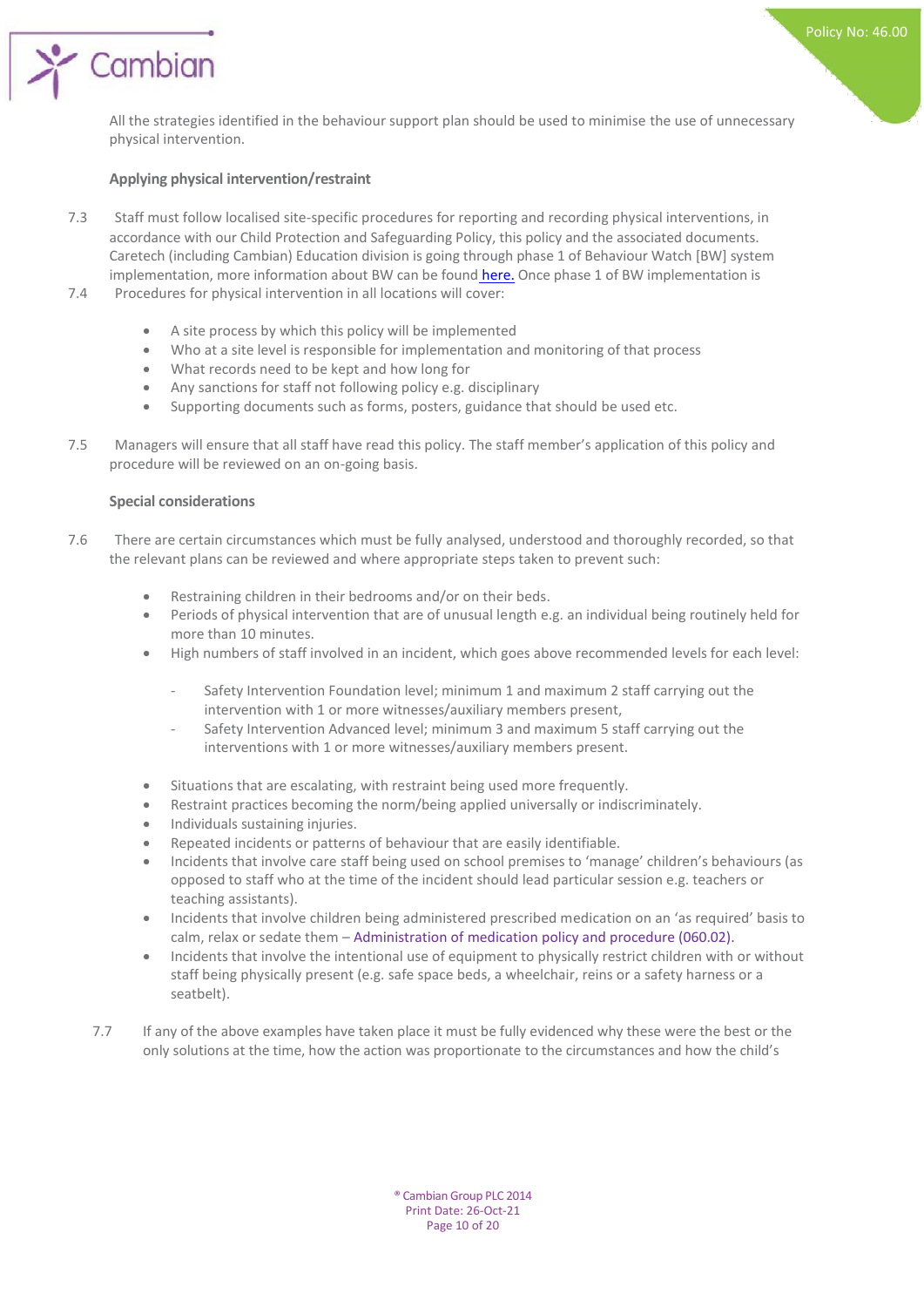rights were respected. Complete all Incidents should then be recorded in the Behaviour Watch/Incident slip which includes built in Physical Intervention/Restraint Log.

#### **The context of seclusion**

Cambian

- 7.8 The MHA Code of Practice defines seclusion as 'the supervised confinement and isolation of a patient, away from other patients, in an area from which the patient is prevented from leaving, where it is of immediate necessity for the purpose of the containment of severe behavioural disturbance which is likely to cause harm to others'. Only Health Practitioners in charge of patients' treatment under Mental Health Act can authorise seclusion of those who are detained.
- 7.9 In Caretech (including Cambian) children's services seclusion is **not permitted and this includes education,** more contextual information in relation to Education is available later on in this section.
- 7.10 At times it may be necessary for a child/young person to spend some time away from their peers or from any stimulus or triggers in order to help them to self-regulate before they are ready to safely re engage again. This may be a strategy suggested by the school staff or a choice made by the child/young person themselves which should be respected. Staff must look at various ways in which a child/young person is separated from others (for example: if the child/young person continues to pose a significant risk to the safety of others), and use different ways of managing the situation, ranging from providing an increased level of support, helping the child/young person to transition to a quieter part of the classroom/home or transitioning outside of the classroom or the home, as this may provide staff with a greater flexibility and opportunity to re-engage with the child/young person. The school must also ensure the health and safety of children/young people and any requirements in relation to safeguarding and pupil welfare.
- 7.11 The contet of Seclusion / isolation rooms in schools is explored in [Behaviour and discipline in schools -](https://assets.publishing.service.gov.uk/government/uploads/system/uploads/attachment_data/file/488034/Behaviour_and_Discipline_in_Schools_-_A_guide_for_headteachers_and_School_Staff.pdf) [Advice for Head teachers and school staff w](https://assets.publishing.service.gov.uk/government/uploads/system/uploads/attachment_data/file/488034/Behaviour_and_Discipline_in_Schools_-_A_guide_for_headteachers_and_School_Staff.pdf)hich suggests schools could adopt a policy which allows disruptive pupils to be placed in an area (an isolation room) away from other pupils for a limited period. It says use of this strategy as a disciplinary measure should be clearly stated in the school's behaviour policy. The advice adds that only in an exceptional circumstance should any use of isolation that prevents a child from leaving of their own free will be considered. It is not clear what those exceptional circumstances are, as the context of the use of isolation is disciplinary rather than safety. There is no clear guidance as to how isolation should be managed by education staff, and this is dangerous. Some students (with and without learning disabilities ) are likely to feel secluded even if they are not locked in as a threat or the presence of staff outside the door may be enough to keep them from leaving of their own free will. There is a clear risk in some circumstances within schools that isolation can become seclusion and schools must act lawfully. **We maintain that seclusion must not be used by Caretech schools/colleges, however we do recognise that circumstances described in p.7.10 may apply.**
- 7.12 Furthermore, The SEN Code of Practice (2015) advises that reasonable adjustments should be made to ensure that expectations of students with disabilities are developmentally appropriate and fair. It would not be fair, for example, to isolate a child with ADHD or other special needs because they were not able to sit still when required to do so**.**

#### **Restrictions on Children's Liberty**

- 7.13 Use of any restrictions on an individual's movement and/or the use of intrusive observations will be carefully considered and questioned where appropriate.
- 7.14 Managers and staff should know and check what has been done and what else has been tried, that the practice is kept under review and that steps are taken to find **a less restrictive approach** wherever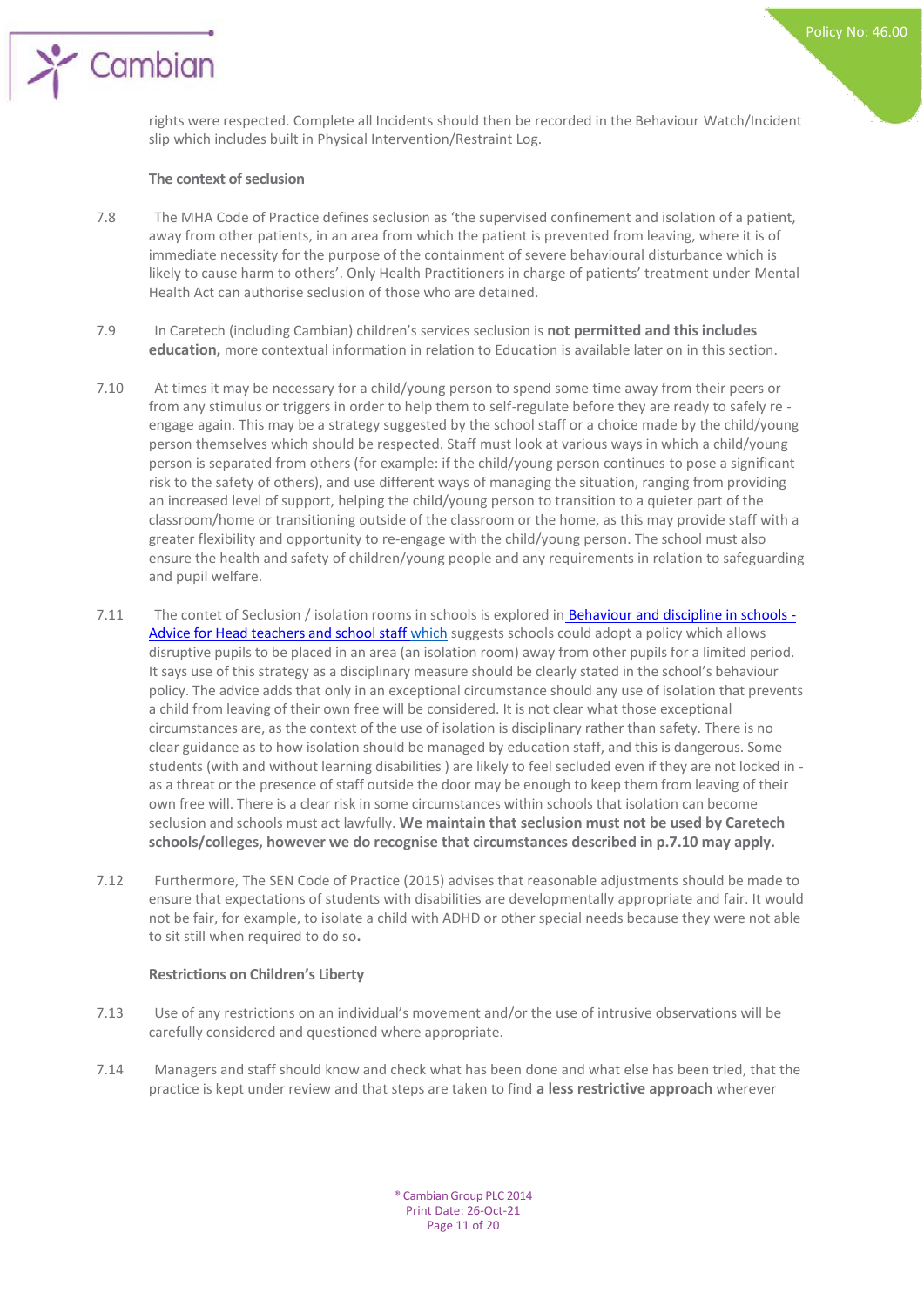Policy No: 46.00

possible. In many circumstances, an individual needs change over time. All managers and staff need to recognise that and think about what the least possible restrictions are to keep an Individual safe.

- 7.15 There are various types of restrictions such as those mentioned in section 7.6 which in certain circumstances may suggest that an Individual has had their liberty restricted. Other forms are: Locking a door, leaving alone a disabled Individual who cannot move independently, use of high bed sides or high door handles so that Individuals cannot leave the bed or room without staff support.
- 7.16 However on some occasions, Individuals may find that time on their own is a positive intervention at times of distress, but these interventions should be used sparingly and the situation must be managed sensitively. It also needs to be remembered that some restrictive interventions can form part of a child's and young person's education, health and care plan for example in Children's Homes, but this will be explored in children's Care Plans so it is fully understood.
- 7.17 It should be noted that the requirements about the use of restraint may differ between school settings and children's homes. However a consistent approach to the management and support of behaviour is what best meets the needs of children and young people. Therefore, it is expected that the regulations and statutory guidance for children's homes about restraint are consistently applied across both the educational and children's home settings where they are co-located. If there are differences between the home and school, there needs to be shared understanding amongst staff around how this is managed and how this is in child's best interest.

#### **Deprivation of Liberty Safeguards**

Cambian

- 7.18 In CQC registered homes/hospitals care arrangements/regime which may amount to deprivation of liberty must be explored and advice sought from the relevant Local Authority DoLS department to ensure no deprivation of liberty is taking place without authorisation and DOL safeguards are being applied for – more information read Deprivation of Liberty Safeguards policy.
- 7.19 Local authorities are under a duty to consider whether any children in need or children looked after are subject to restrictions amounting to deprivation of Liberty. It is our responsibility as a provider to identify potential deprivation of liberty situations and refer each case to relevant authority such as Child's or Young Person's Local authority who will assess and make a decision about whether any of the cases referred meet criteria for court application.

#### **Liberty Protection Safeguards**

7.20 The Liberty Protection Safeguards will provide protection for people aged 16 and above who are or who need to be deprived of their liberty in order to enable their care or treatment and lack the mental capacity to consent to their arrangements. More information about LPS can be found [here.](https://www.gov.uk/government/publications/liberty-protection-safeguards-factsheets/liberty-protection-safeguards-what-they-are)

#### **Reporting and recording**

- 7.21 Employees have a legal duty to report any matter in which safety is compromised. Any physical violence directed towards staff or others needs to be reported and recorded even if individuals feel able to tolerate different levels of aggression Third Party Aggression policy.
- 7.22 Reporting of incidents enables incidents to be reviewed so that in the future preventative measures can be put into place to avoid the continuation or escalation of aggression. It also addresses the need of individuals to develop more appropriate behaviours in response to difficulty.
- 7.23 Staff must record any incident using Incident report (45.03.01) or Behaviour Watch/Incident slip (services using BW).
- 7.24 The use of physical or restrictive intervention needs to be reported to the Principal/Registered Manger and recorded as soon as possible after the event and definitely within 24 hours. There may be a need at

® Cambian Group PLC 2014 Print Date: 26-Oct-21 Page 12 of 20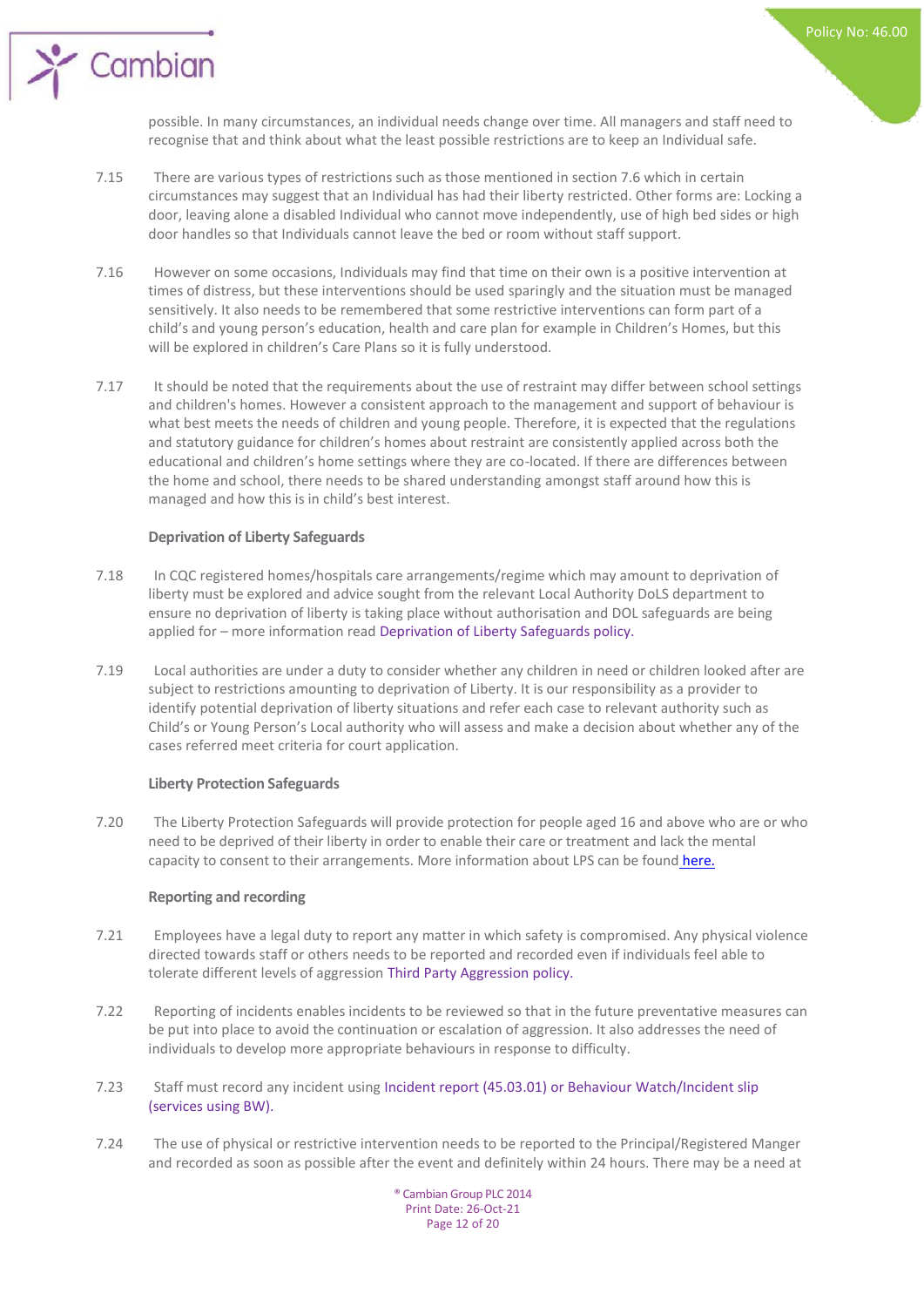a later stage to demonstrate that decisions about the intervention used were appropriate, given the circumstances.

- 7.25 Information must also be entered onto either the software tool for tracking and analysis of Individual behaviour e.g. 'Sleuth' or another electronic Restraint log (especially where services transition from one system to Behaviour Watch for example) which will allow analysis of trends and themes and which will assist the multi-disciplinary team working with the individuals in our care.
- 7.26 Staff must record as much information about the incident as possible, as a minimum the incident report must contain:
	- Establishment name
	- Date

Cambian

- People involved (full names)
- Event being reported description of incident including antecedent, what has been observed
- Behaviour and consequences; any physical intervention used; the duration of the physical intervention used on any individual hold, the injury, where appropriate – body chart.
- Schools/colleges are required to keep contemporaneous written records of all incidents where physical or restrictive intervention has been used for example a bound incident book with numbered pages. The Restraint Log which is part of the Incident slip in Behaviour Watch will replace bound book once the BW system is fully implemented.
- 7.27 There are particular aspects in relation to the use of physical interventions which Heads of Service / Registered Managers must explore:
	- How does the recording influence practice within school/college/care home?
	- How trends and patterns about Individuals, individual staff and groups of staff being monitored?
	- How the views of Individuals, including those who communicate non-verbally are taken into consideration?
	- How Individual's consent (Young Adults) in relation to what information can be shared and who with is taken into consideration?
	- Where Individual have fluctuating capacity when and what plans are being made with the Individual in relation to use of Physical Intervention for the time they are unable to make decision or provide consent?
- 7.28 If the school and residential services are on the same site, it is expected that any incidents are recorded where the incident occurred. It is critical that relevant managers review practice to ensure there is shared understanding of what happened and how the Individual can be supported in the future.

#### **The importance of debriefs**

- 7.29 Within a reasonable time following a physical intervention, both the staff and child/young person should be given opportunities to share what has happened. These must be separate opportunities and ideally, those should take place in a calm and safe environment where each can reflect back on the situation and learn from it.
- 7.30 De-briefs of staff member must take place within 48 hours of the incident. Staff debrief is a structured conversation with someone who has just had a stressful or traumatic experience. When conducting a debrief session with the staff member(s) the meeting must be a supportive nature.
- 7.31 Where incidents included the use of physical intervention in which the staff member was involved, this must also be discussed in staff supervision as part of reflective account. This should support the review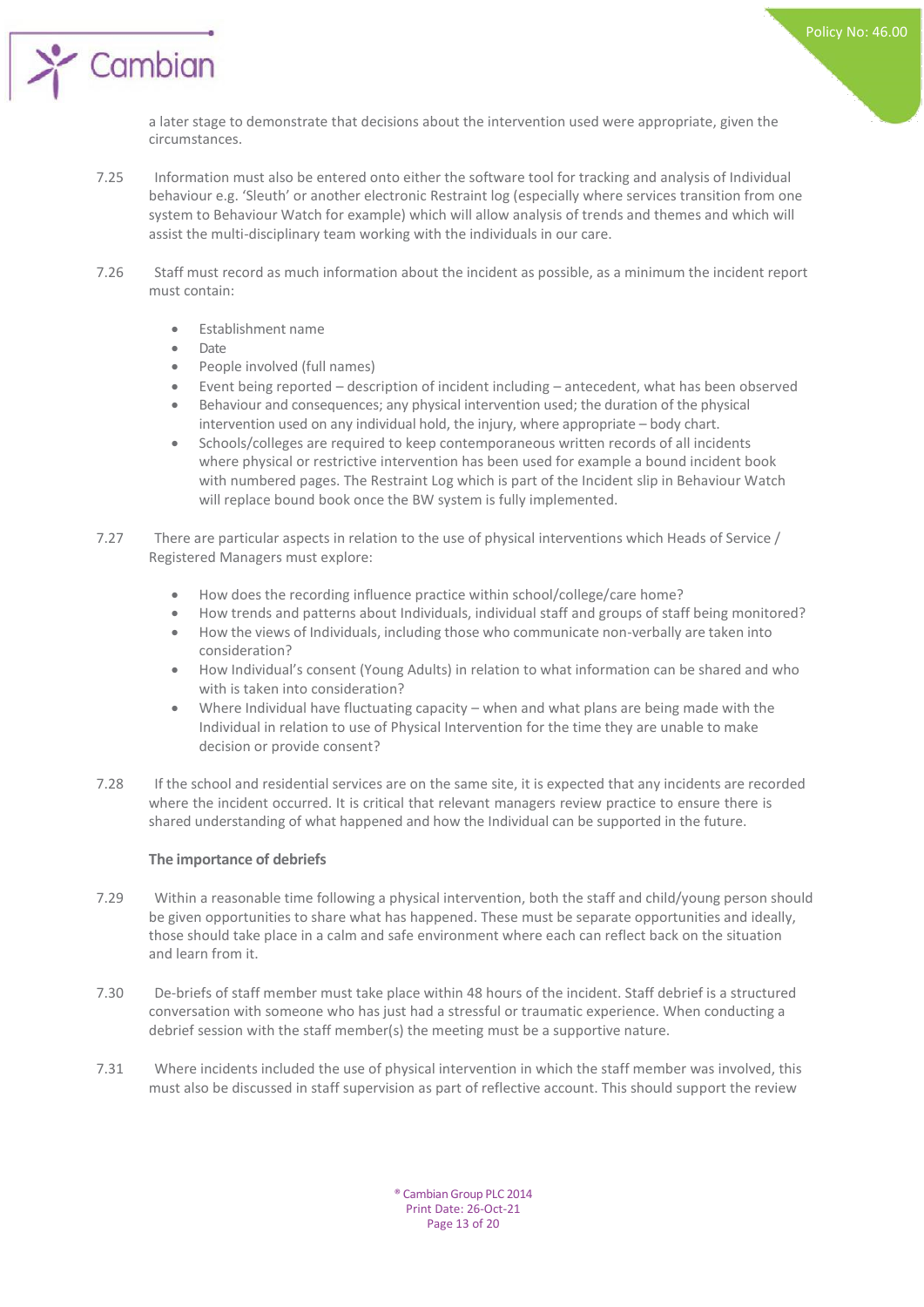

of practice and trigger further recommendation around the necessary changes in relation to risk assessment process and behaviour support, should it be required.

7.32 De-briefs of an individual in our care must take place within 5 days of the incident. The purpose of the debrief session with an individual is to reflect on what has happened during the incident and the behaviour displayed by the Individual in order to assist them in adapting their behaviour in the future. This can be supported by the use of visual aids where necessary. Due to the nature of autism and other conditions it may not be possible for all the individuals in our care to successfully access a de-brief and only in the few circumstances will it be clearly recorded within the individual's plan of care or the behaviour support plan the reason why this is not useful to them.

#### **Accident and injury associated with physical interventions**

Cambian

- 7.33 Individuals who receive a restrictive physical intervention should be routinely assessed for signs of injury or physical or emotional distress. Such assessments need to take into account their ability to recognise and communicate their response to harm. Any necessary medical examination must be carried out by appropriately trained staff.
- 7.34 **A Body Map Record** must be used to record any bruising or marking caused as a result of physical intervention, including the context in which the bruising occurred. Staff are to use the body map within the incident form/ Behaviour Watch/Incident slip/Body map or separate body map where this is not part of the incident form and authorised by Managing Director. Any injuries reported by the individual must also be recorded, whether or not there are visible marks. It is also suggested that where possible any injuries are given an actual time of when injury occurred.
- 7.35 Parents/guardians and/or social workers must be informed of any injury within 24hrs unless there is other specific agreed timeframe. In the case of Children/Young people who are Looked After it is essential that the social worker is informed without a delay, ideally within the same timescale.
- 7.36 Any physical intervention can result in positional asphyxiation. Therefore, health monitoring will be in place during and after the event and recorded as required (24 hour blocks as needed). An additional monitoring may also be triggered by the Manager or Health Professional. There could be various reasons for the additional monitoring, some may include: duration or the intensity of the hold, possible injury or unexpected emotional or physical response during a hold. Each case should be assessed individually and medical attention sought regardless of the additional monitoring taking place.
- 7.37 An accident form in the accident book or in the Behaviour Watch must be completed for any accident or injury sustained to any party as soon as possible following the incident and the record must clearly state whether the injury was as a result of the incident or any intervention carried out.
- 7.38 In the case of any injury to an individual, appropriate records must be added to the medical file, by the nurse, or other medical professional for example and visual check or examination by the Nurse, GP or first aid trained staff.
- 7.39 Each location must maintain an up to date Accident returns summary (GHS 04.01.01) and report any RIDDOR incidents through appropriate channels and on Cambian KPI (GHS 04.01.05/06). Services using Behaviour Watch must use the Accident function to record and to report on accidents taking place.

#### **Sharing other information - Individuals 16+**

7.40 Every person has a right to privacy under the European Convention on Human Rights (Article 8), but if there are any worries or doubts about the wellbeing of a Young Person it will have to be decided whether personal or confidential information need to be shared. Sharing information appropriately is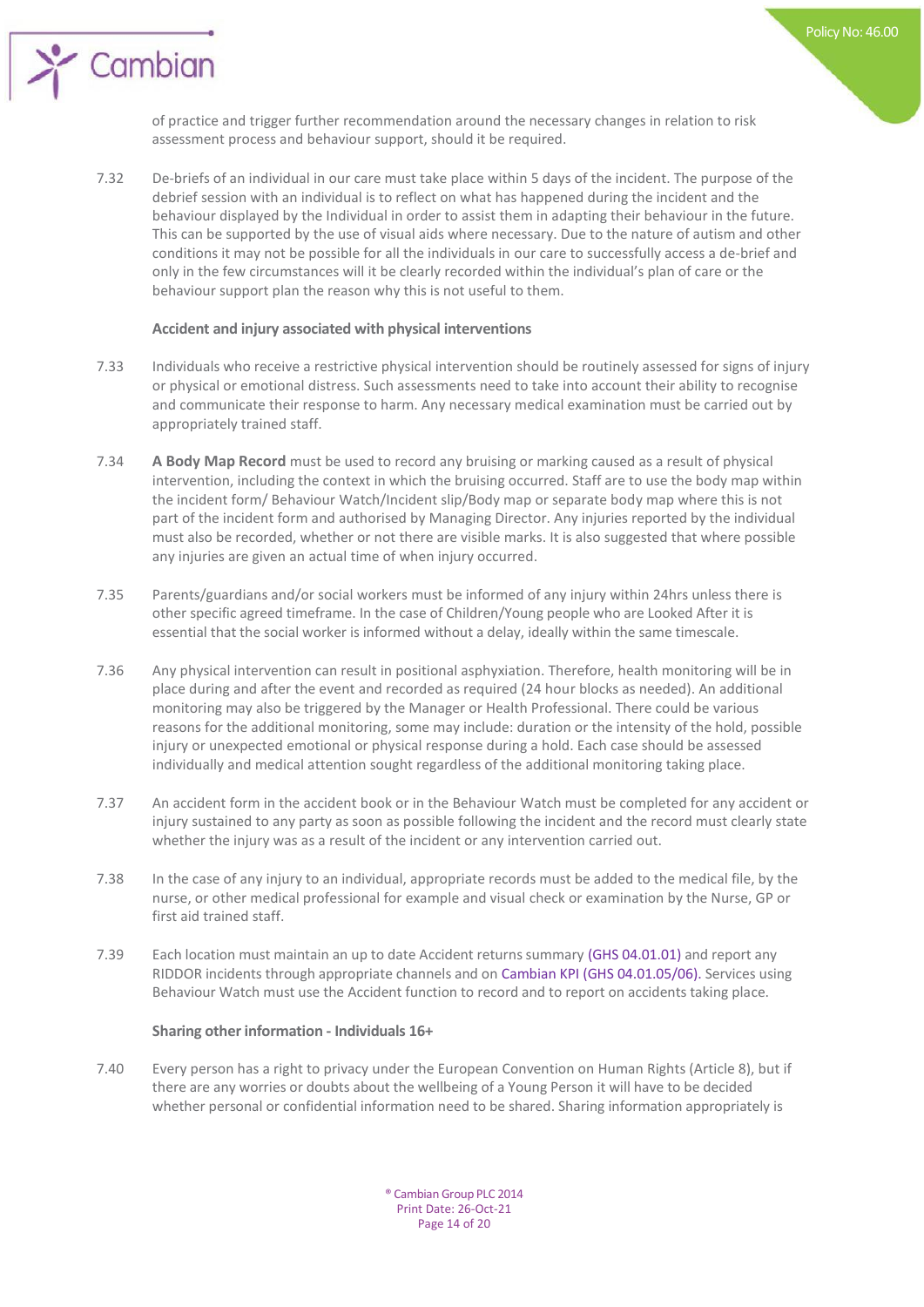

often the key to putting in place effective safeguarding. This part should be read in conjunction with Consent and Mental Capacity policy and procedure.

7.41 If the incident constitutes a safeguarding concern for the individual or member of staff the Child Protection and Safeguarding Policy no 25 takes precedent and should be followed.

#### **Monitoring & Review**

- 7.42 Each Establishment will maintain on-going monitoring of all use of physical and/or restrictive interventions. They will ensure that at all times the associated risks of carrying out physical and/or restrictive interventions are carefully weighed against the risks associated with not carrying out the physical and/or restrictive intervention.
- 7.43 Each establishment will maintain a restraint log (08.02.07)/Behaviour Watch/Incident slip/Restraint Log. This may be included within the overall incident log but the Head of Service, senior management and MDT must additionally be able to analyse restraint data in isolation.
- 7.44 Each establishment will ensure that accurate weekly figures are made available for submission to CambianKPI on a Monday morning. Data is published to every site on a Wednesday.
- 7.45 The use of any Behaviour Support Strategies and any use of physical intervention should be the subject of on-going review. Evaluation of the effectiveness of the approaches used will help to clarify an individual's needs. Specific strategies will need to be varied according to individual circumstances and the context in which they are being used.
- 7.46 For some individuals in our care the complexity of their needs means that the fact the level of intervention has stayed constant and not increased, itself represents success. Nevertheless, it is important to ensure that the use of physical or restrictive intervention never becomes routine.

#### **Complaints**

- 7.47 At any time if the individual being restrained is not happy with the approach, process or staff/other individuals they have the opportunity to either complete a complaint leaflet (doc. 22.07-22.08), which is available in all locations on display or follow the Complaints Procedure and/or use the Whistleblowing procedure, which is also on display in all locations.
- 7.48 When individuals join the location they are made aware of this and this is reiterated in individual local meetings. Sites must make sure that Individuals are provided with accessible resources to allow them to participate fully in the complaints process.
- 7.49 The NYAS Independent Visitor and Advocate are also further options provided by Cambian should the Individual want to pursue this.
- 7.50 Parents and individuals have a right to complain about the actions taken by staff within the location. If an allegation of abuse is made against a member of staff the Location needs to follow guidance set out in Child Protection and Safeguarding Policy which is underpinned by Local Safeguarding Board Inter Agency Safeguarding Procedures.
- 7.51 Other complaints should be dealt with under Complaints Policy and the Whistleblowing Policy.

#### **Staff Training**

7.52 All staff who will be required to employ restrictive physical interventions should have Safety Intervention (CPI) training (foundation level or foundation and advanced level depending on the need of the Individual) and should only, except in emergencies, employ those physical interventions for which they have had training. It is required that all staff are trained with Safety Intervention at the start of

® Cambian Group PLC 2014 Print Date: 26-Oct-21 Page 15 of 20

Policy No: 46.00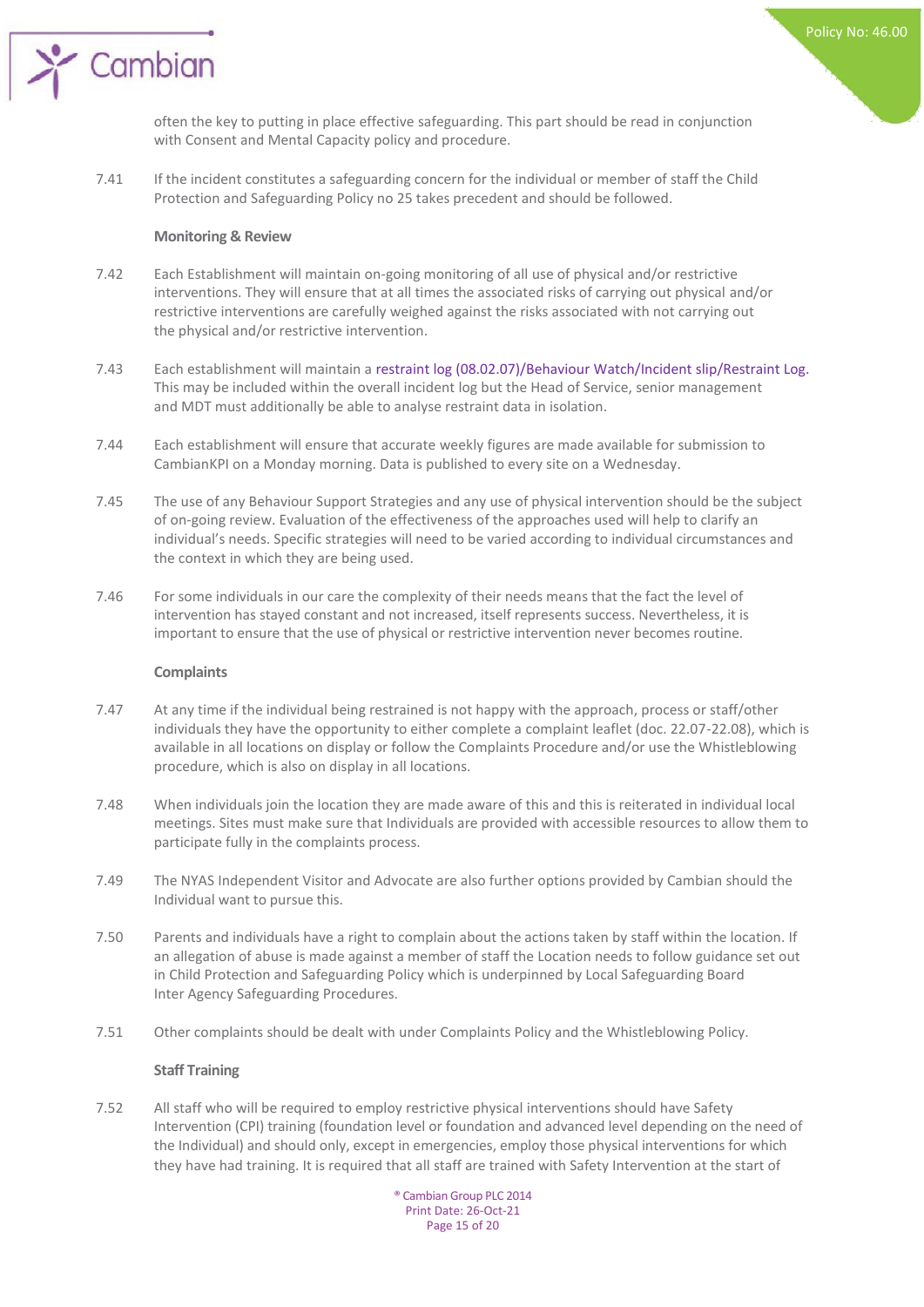

employment during their induction period and are provided with the annual refresher, to ensure that staff retain their skills and remain confident in their ability to support the individuals in our care to

> ® Cambian Group PLC 2014 Print Date: 26-Oct-21 Page 16 of 20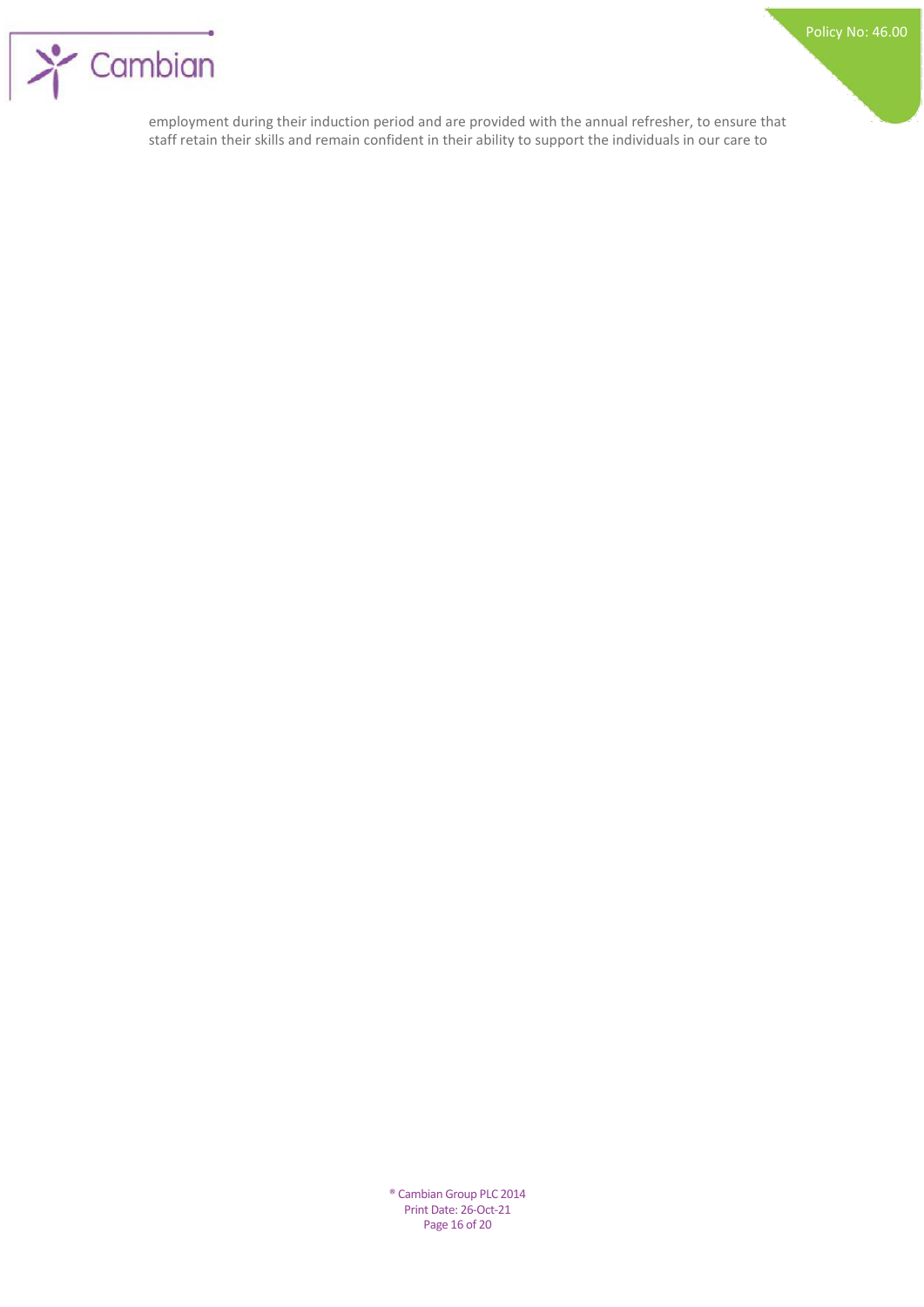

manage their behaviour. Each site will have an agency/bank worker training plan providing details around the level and frequency of Safety Intervention training.

- 7.53 The level of taught Safety Intervention will depend on the specific needs of the individual/s, which will be thoroughly assessed and agreed by the Multidisciplinary Team which consist of therapy department and senior manage team.
- 7.54 An up to date record of the training that staff have received, including refresher training, is maintained by a staff member identified by the Head of Service/Registered manager. This should be recorded on MYRUS.
- 7.55 In line with Cambian's ethos it is important that any training promotes a preventative methodology (Restraint Reduction Network Training Standards) and emphasises that physical and restrictive interventions should be used as a last resort.

## **8. Standard Forms, Relevant Documents, Letters & References**

#### **Documents relating to this policy**

 $\sum_{i=1}^{n}$  Cambian

8.1 Restraint Log / Physical Intervention Log

#### **Related Policies and procedures**

- 8.2 Behaviour Support (045)
- 8.3 Child Protection Safeguarding Policy (025)
- 8.4 Whistleblowing Policy (GHR30)
- 8.5 Complaint Policy (022)
- 8.6 Deprivation of Liberty Safeguards (50)
- 8.7 Third Party Aggression (94)

#### **Related templates**

- 8.8 Individual Risk Assessment
- 8.9 Incident report
- 8.10 Individual debrief form
- 8.11 Staff debrief form
- 8.12 Monthly Body Chart
- 8.13 Static Body Chart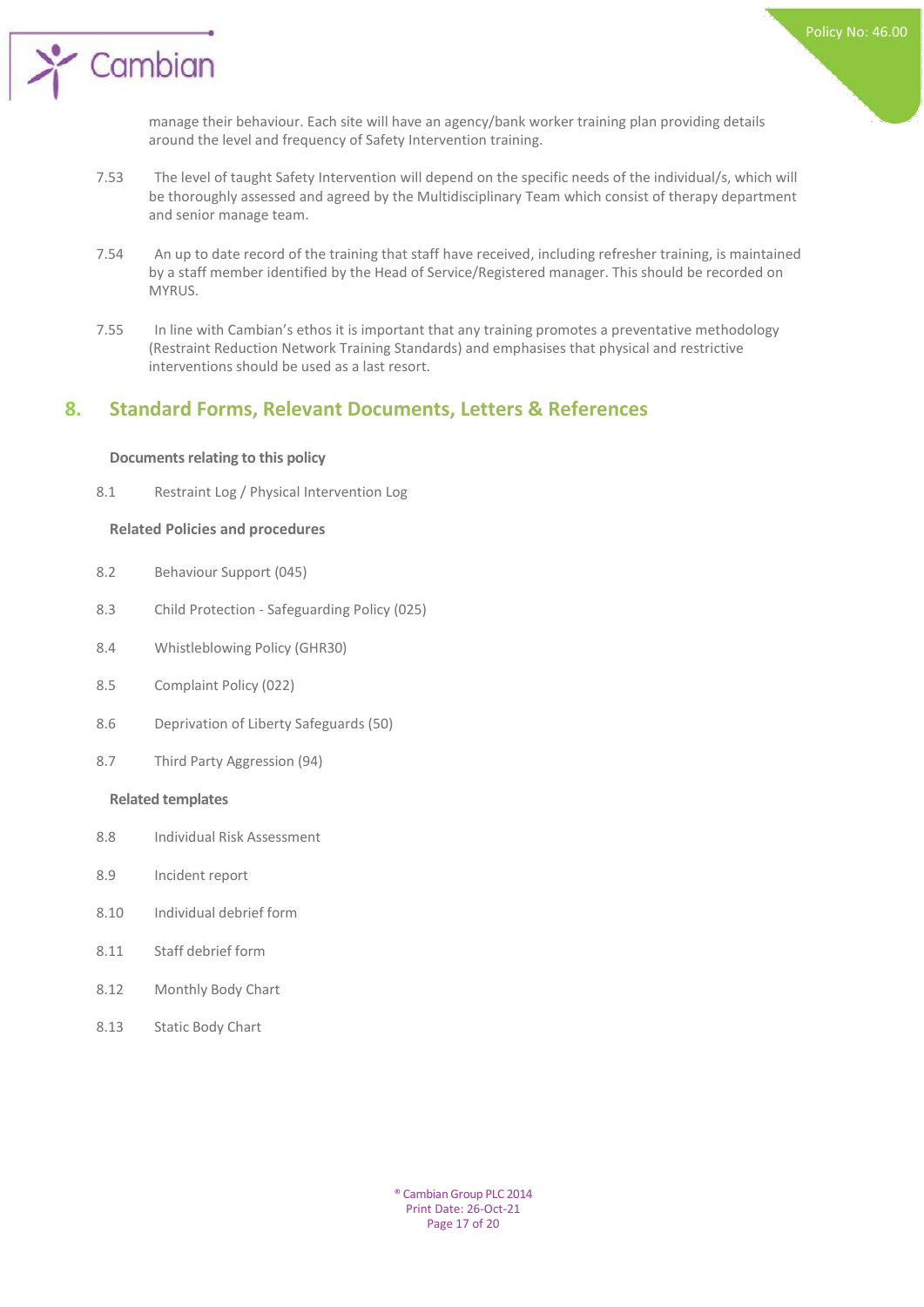

## **9. Appendices**

**Appendix 1. Glossary of terms**

- **Restraint by the Mental Capacity Act 2005 (MCA) MCA defines restraint as when someone "uses,** or threatens to use force to secure the doing of an act which the person resists, OR restricts a person's liberty whether or not they are resisting".
- **Physical restraint:** a restrictive intervention involving direct physical contact where the intervener's intention is to prevent, restrict, or subdue movement of the body, or part of the body of another person.
- **Chemical restraint**: the use of medication which is prescribed and administered (whether orally or by injection) by health professionals for the purpose of controlling or subduing disturbed/violent behaviour, where it is not prescribed for the treatment of a formally identified physical or mental illness.
- **Mechanical restraint:** the enforced use of mechanical aids such as belts, cuffs and restraints forcibly to control a child or young person's individual's movement.
- **Seclusion and long term segregation – Only people detained under the MHA should be considered for seclusion or segregation.**
- *Seclusion:* The MHA Code of Practice defines this as 'the supervised confinement and isolation of a patient, away from other patients, in an area from which the patient is prevented from leaving,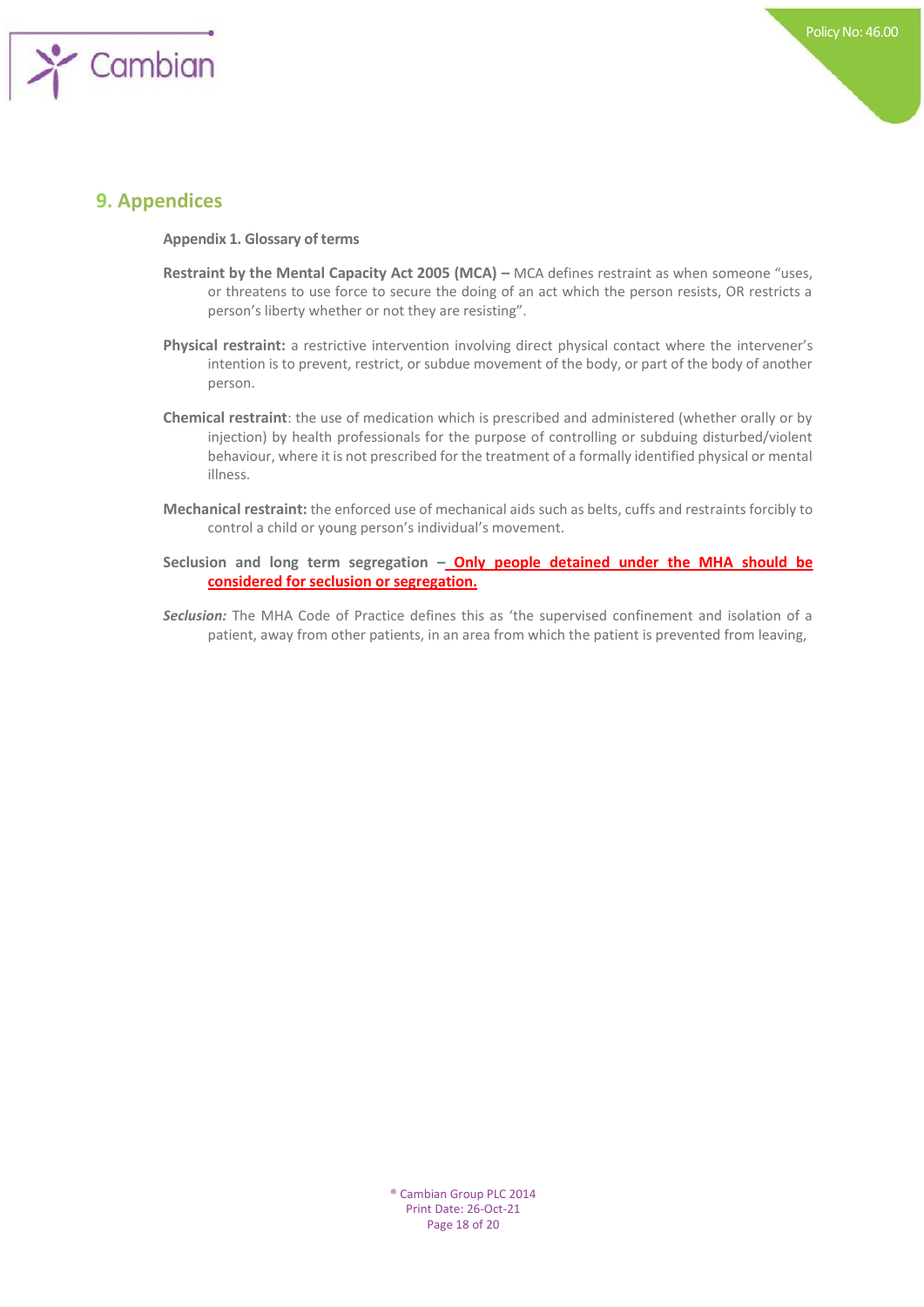

where it is of immediate necessity for the purpose of the containment of severe behavioural disturbance which is likely to cause harm to others'.

> ® Cambian Group PLC 2014 Print Date: 26-Oct-21 Page 19 of 20